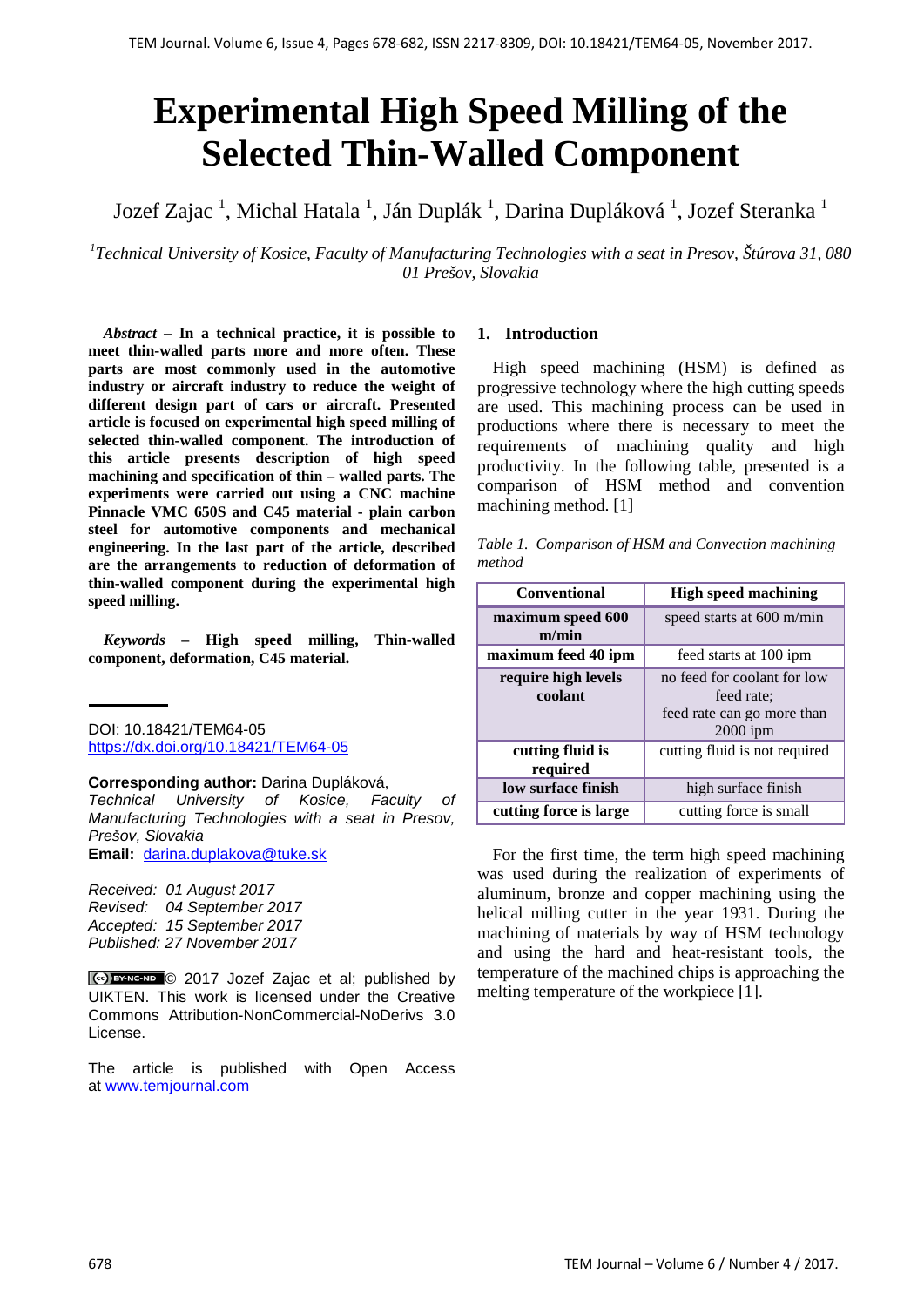

*Figure 1. High speed machining ranges of various materials [1]*

HSM technology is categorized in terms of machining method. The basic subgroups of HSM progressive machining technology include [2]:

- High Feed Milling (HFM)
	- o most commonly used for milling that is characterized by the material having a low section thickness ( $a_p = 2$  mm) and a high feed rate on the milling tooth (up to  $f_z = 3$  mm);
	- o the use of special tools for the reduction of production time;
	- o the tools have replicable cutting plates that are dimensionally robust and have a small blade angle;
	- o during the NC programming, it is necessary to follow the amount working speed and the basis of programming is monitoring of the maximum feed;
- High Performance Cutting (HPC)
	- o most commonly used for roughing operations or machining of hard machined materials;
	- o large reduction of chip in the one step;
	- o environmental and economic advantages in the assembly-line production;
	- o machining tools should be made from tungsten carbide;
	- o machining tools should have coating that is resistant to high temperatures;
	- o machining tools special milling cutters and milling heads with replaceable cutting plates;
- High Speed Precision Cutting (HSPC)
	- o realised by micro-milling machining devices;
	- o typical machining of very small surfaces;
	- o emphasis on the precision of machining;
	- o used for production of workpieces with the emphasis on quality and high precision of small machined surfaces;



*Figure 2. Example of high speed machining*

HSM technology has the advantages and disadvantages which are presented in the following table. [3]

*Table 2. Advantages and disadvantages of HSC technology*

| <b>Advantages</b>                  | <b>Disadvantages</b>                                        |  |
|------------------------------------|-------------------------------------------------------------|--|
| high material removal<br>rate      | it is not sufficiently tested<br>for every kind of material |  |
| high surface finishing             | low surface finishing                                       |  |
| reduction in lead times            |                                                             |  |
| low cutting force                  | financial costs (from the<br>reason of safety provision     |  |
| reduction of<br>production process | of workers)                                                 |  |

The use of HSM technology requires the demands for machines which are used during the machining via this technology. The basic demands are presented in the following table.

*Table 3. HSM technology - machine demands*

| <b>Demands</b>         | <b>Values</b>      |
|------------------------|--------------------|
| Spindle speed range    | 40 000 rpm         |
| Spindle power          | 22kW               |
| Programmable feed rate | $40 - 60$ m/min    |
| Rapid travels          | $90 \text{ m/min}$ |
| Block processing speed | $1-20$ ms          |

The high speed machining can also be used during the machining of thin-walled parts. The thin-walled is composed of small wall thickness in comparison to other sizes. This part is possible to describe by two parameters – thickness (h) and height (h). The wall thickness of a part (up to 5 mm) is smaller than height (cutting depth more than 30 mm).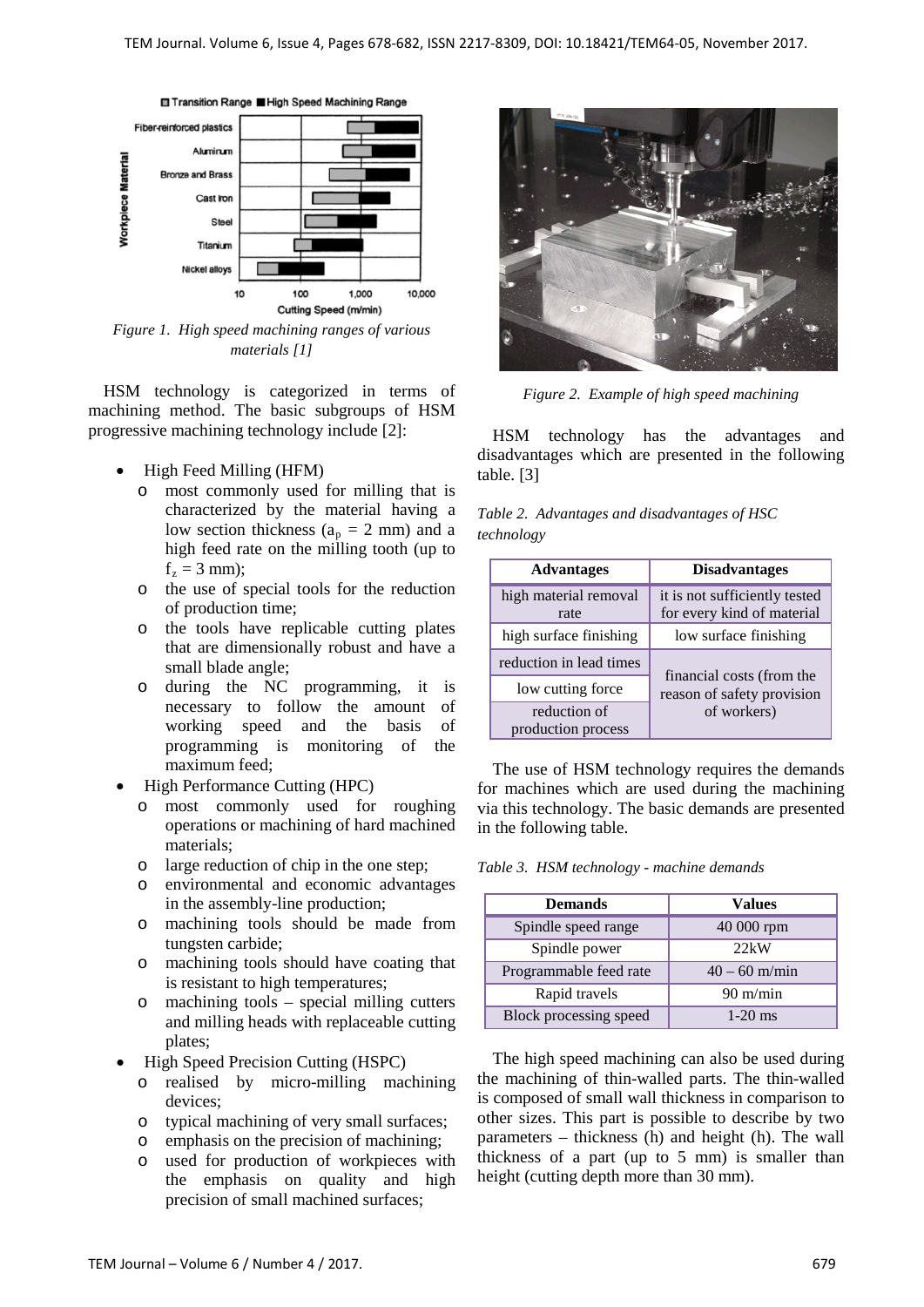The thin-walled parts can be divided into several groups [4]:

Frame parts

- double or triple fixing of component wall
- application aircraft industry (reduction of total weight of the airplane)
- made of titanium alloys or aluminum alloys

Rib parts

- once fixing of component wall
- application car industry or refrigeration industry (various sorts of coolers)
- made of copper alloys

Shape – complexity parts

- once fixing of component wall
- application: aircraft industry or power industry (various sorts of turbine blades)
- produced by milling (3, 4 and 5 axes)

Small - sized parts

- characterized by small sizes
- produced by micro-milling technology or progressive methods
- all of previous parts provided that they have small sizes

In practice, the thin-walled parts are usable in the car industry or aircraft industry. In these industries they are mainly applied due to the reduction of the weight of the components of cars and aircrafts. [5]

The basic advantages of thin-walled parts are:

- precision, strength, lightness and safety
- weight reduction of produced parts
- reduced number of components
- reduced total time of assembly
- reduction of delivery assembly time
- ensuring the faster machining time and lower costs (by application of HSM technology).

# **2. Material and Method**

The experiments were realized by CNC machine Pinnacle VMC 650S (Figure 3.) which is designated for precise and fast machining of shape surface, drilling, milling, etc. Automatic exchange of tools provides the work in the cycles. The basic technical specification is presented in the following table.



*Figure 3. Pinnacle VMC 650S*

*Table 4. CNC Pinnacle VMC 650S – technical specification*

| <b>Technical parameter</b>           | Value         |
|--------------------------------------|---------------|
| Travel range $- x$ [mm]              | 650           |
| Travel range $-$ y [mm]              | 560           |
| Travel range $- z$ [mm]              | 560           |
| Spindle taper [DIN 69871]            | <b>ISO 40</b> |
| Tool storage capacity [pcs]          | 20            |
| Maximum table load [kg]              | 600           |
| Clamping surface of table [mm]       | 800x510       |
| Air requirement [ $\text{kg/cm}^2$ ] |               |

During the realization of the experiments, two cutting tools were used– milling cutter Feed King and monolith milling cutter. The basic specification of these milling cutters is presented in the following table.

|  |  |  | Table 5. Cutting tools - technical specification |  |  |
|--|--|--|--------------------------------------------------|--|--|
|--|--|--|--------------------------------------------------|--|--|

| <b>Tools</b>                   | <b>Diameter</b><br>of milling<br>cutter<br>[mm] | No. of<br>teeth<br>[mm] | <b>Maximal</b><br>cutting<br>depth [mm] |
|--------------------------------|-------------------------------------------------|-------------------------|-----------------------------------------|
| Milling<br>cutter Feed<br>king | 20                                              |                         | 1.15                                    |
| Monolith<br>milling<br>cutter  | 12                                              |                         | 10D                                     |



*Figure 4. Cutting tools*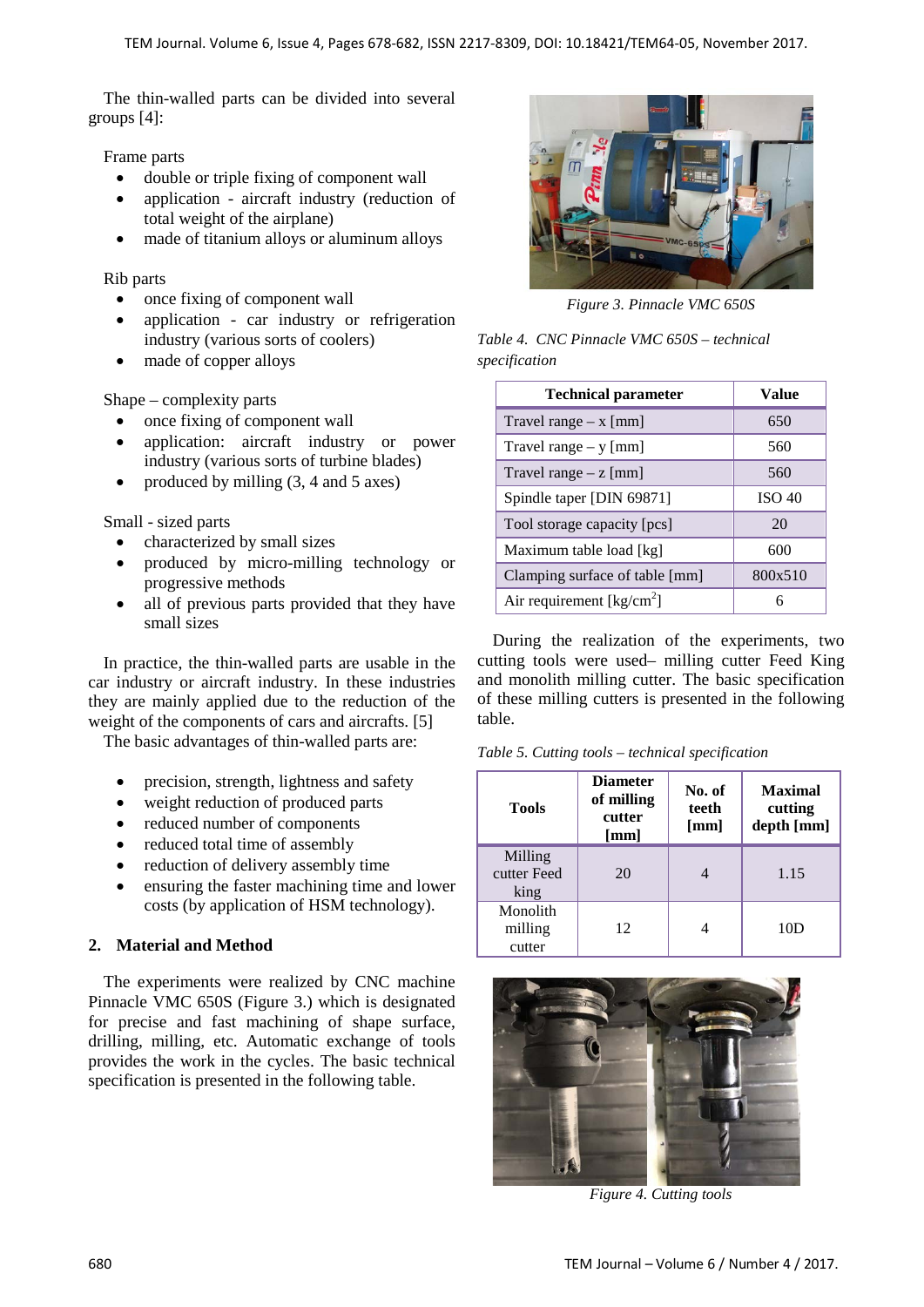It was used the C45 material – plain carbon steel for automotive components and mechanical engineering to the realization of experiments. [6] This material is used in the manufacturing companies around the world. The basic chemical composition and mechanical properties are presented in Table 6. and Table 7.

|  |  |  | Table 6. C45 - chemical composition |
|--|--|--|-------------------------------------|
|--|--|--|-------------------------------------|

| <b>Chemical structure of C45 [%]</b> |         |               |       |  |  |  |
|--------------------------------------|---------|---------------|-------|--|--|--|
| C                                    | Mn      | Si            | Сr    |  |  |  |
|                                      | $0.50-$ | $0.17 - 0.37$ | max.  |  |  |  |
| $0.42 - 0.50$                        | 0.80    |               | 0.25  |  |  |  |
| Ni                                   | Cu      | Р             |       |  |  |  |
| max. 0.30                            | max.    | max.          | max.  |  |  |  |
|                                      | 0.30    | 0.040         | 0.040 |  |  |  |

*Table 7. C45- mechanical properties*

| <b>Mechanical properties of C45</b> |             |             |            |           |       |            |  |  |
|-------------------------------------|-------------|-------------|------------|-----------|-------|------------|--|--|
| Re<br>[MPa]                         | Rm<br>[MPa] | $_{\rm HB}$ | <b>HRC</b> | A5<br>[%] | [GPa] | $[kg/m^3]$ |  |  |
| min.<br>305                         | min.<br>530 | max.<br>225 | min. 55    | 16        | 221   | 7850       |  |  |

## **3. Description of experiments and results**

Three basic experiments were realized for the analysis and evaluation of deformation of thin-walled part. The different maximum cutting depths were defined:

- a) Experiment No. 1 cutting depth 0.3 mm
- b) Experiment No. 2 cutting depth 0.5 mm
- c) Experiment No. 3 cutting depth 0.7 mm

The above mentioned experiments were carried out on selected thin – walled component (Fig. 5.). Every experiment consists in production of 80 pieces of semi-finished products (sizes 120 x 100 x 100 mm).



*Figure 5. Component*

In all three experiments, the basic cutting conditions were calculated in respect to the machined material and the used tools. The cutting conditions are given in the following table.

#### *Table 8. Cutting conditions*

| <b>Specification</b>                  | Value |
|---------------------------------------|-------|
| Cutting speed $v_c$ [m/min]           | 150   |
| Diameter of the cutter D [mm]         | 20    |
| Feed $fz$ [mm]                        | 0.7   |
| Number of cutter teeth z [mm]         | 3     |
| Operating speed $n \text{ [min}^{-1}$ | 2400  |
| Feed rate $v_f$ [mm/min]              |       |

After carrying out of the experiments, the deformation of the thin-walled parts after roughing was evaluated. The evaluation consists in determination of time efficiency of the production process and the total productivity of the production process (determination of percentage of suitable components). In the following table there are presented the quantity of suitable components and the percentage of suitable components.

|  |  |  |  | Table 9. Evaluation table |  |
|--|--|--|--|---------------------------|--|
|--|--|--|--|---------------------------|--|

| experiment<br>No. of | Quantity of<br>produced<br>components | Quantity of<br>suitable<br>components | components [%]<br>Percentage of<br>suitable |  |
|----------------------|---------------------------------------|---------------------------------------|---------------------------------------------|--|
| Experiment<br>No. 1  | 80                                    | 72                                    | 90                                          |  |
| Experiment<br>No. 2  | 80                                    | 52                                    | 65                                          |  |
| Experiment<br>No. 3  | 80                                    | 32                                    | 40                                          |  |



*Figure 6. Comparison diagram of produced and suitable components*

The second evaluation was the evaluation of total production time. This time consists in side and machining time. The side time includes the time for clamping of workpiece, tool change or loosening workpiece. In the following table presented is the total production time of the experiments.